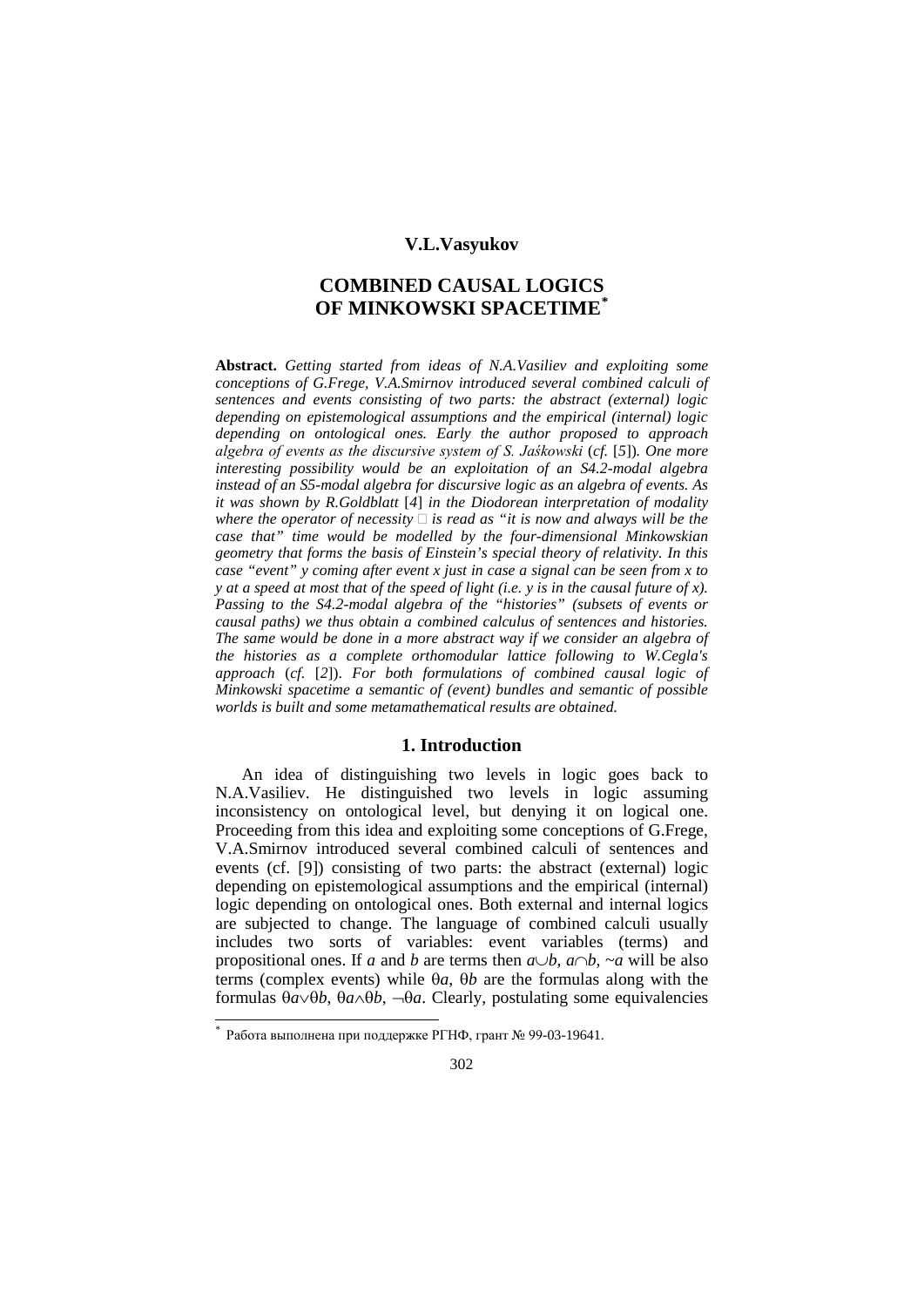like  $\theta(a \cup b) = \theta a \vee \theta b$ ,  $\theta(a \cap b) = \theta a \wedge \theta b$  etc. we arrive at different combination of algebras of events and propositional calculi in the framework of one logic.

Early the author proposed to approach algebra of events as the discursive system of S. Jaśkowski (cf. [5]) by treating algebra of events as an *S*5-modal algebra, introducing Jaśkowski's type conditional and then θ-translating it into classical sentential calculus (cf. [10]). One more interesting possibility would be an exploitation of an *S*4.2-modal algebra instead of an *S*5-modal algebra as an algebra of events. As it was shown by R.Goldblatt [4] in the Diodorean interpretation of modality where the operator of necessity  $\Box$  is read as "it is now and always will be the case that" time would be modelled by the fourdimensional Minkowskian geometry that forms the basis of Einstein's special theory of relativity. In this case "event" *y* coming *after* event *x* just in case a signal can be seen from *x* to *y* at a speed *at most* that of the speed of light (so that  $y$  is in the causal future of  $x$ ). The modal sentences valid in this structure are precisely the theorems of the logic *S*4.2. Passing to the *S*4.2-modal algebra of the "histories" (subsets of events or causal paths) and θ-translating those into classical sentential calculus (in a way it was done in [10] in case of *S*5-algebra) we thus obtain a combined calculus of sentences and histories.

But this is not the end of a story since the same would be done in a more abstract way. Let (*X*,*G*) be a pair where *X* is a non-empty set and *G* is a structure defined by a distinguished covering *G* of *X* by nonempty subsets. The elements *f*∈*G* will be called causal paths or "histories" and let us denote by  $\beta(x) = \{f \in G : x \in f\}$  the set of all paths containing *x*. Two points *x* and *y* are *causally related* if there is some path *f* containing both of them.

In [2] W.Cegla shows that in a causal space (*X*,*G*) one can introduce an orthogonality relation in the following way: given  $x, y \in X$ , *x* is orthogonal to *y* iff  $x \neq y$  and there is no  $f \in G$  such that  $x \in f$  and  $y \in f$ (this means that *x* and *y* are not causally related). As a consequence we are able to introduce an orthogonal complement by means of the following definition: if  $A \subset X$  then  $A^{\perp} = \{x \in X: \forall f \in \beta(x) (f \cap A = \emptyset)\}\$ . If we take the family  $l(X, \perp) = {A \subset X: A = A^{\perp}}$  it is well-known that *l*(*X*,⊥), partially ordered by set-theoretic inclusion with the orthocomplementation  $A \rightarrow A^{\perp}$  and  $\forall A_i = (\cup A_i)^{\perp \perp}$ ,  $\forall A_i = \cap A_i$ , forms a complete ortholattice.

Moreover, we can introduce the second family of sets  $L(X, \perp)$  =  $= {D<sup>\perp</sup> : D \text{ is an orthogonal set}$  where if *D*⊂*X*, then *D* is an *orthogonal set* iff  $\forall x, y \in D \forall f \in \beta(x)$  (*f*∩*y* = ∅). The family  $L(X, \perp)$  will be an orthocomplete orthoposet. Indeed,  $L(X, \perp) \subset l(X, \perp)$  but there is a case when they are identical. If *D* is orthogonal set of *X*, and  $x \in X$ ,  $x \notin D<sup>\perp</sup>$ ,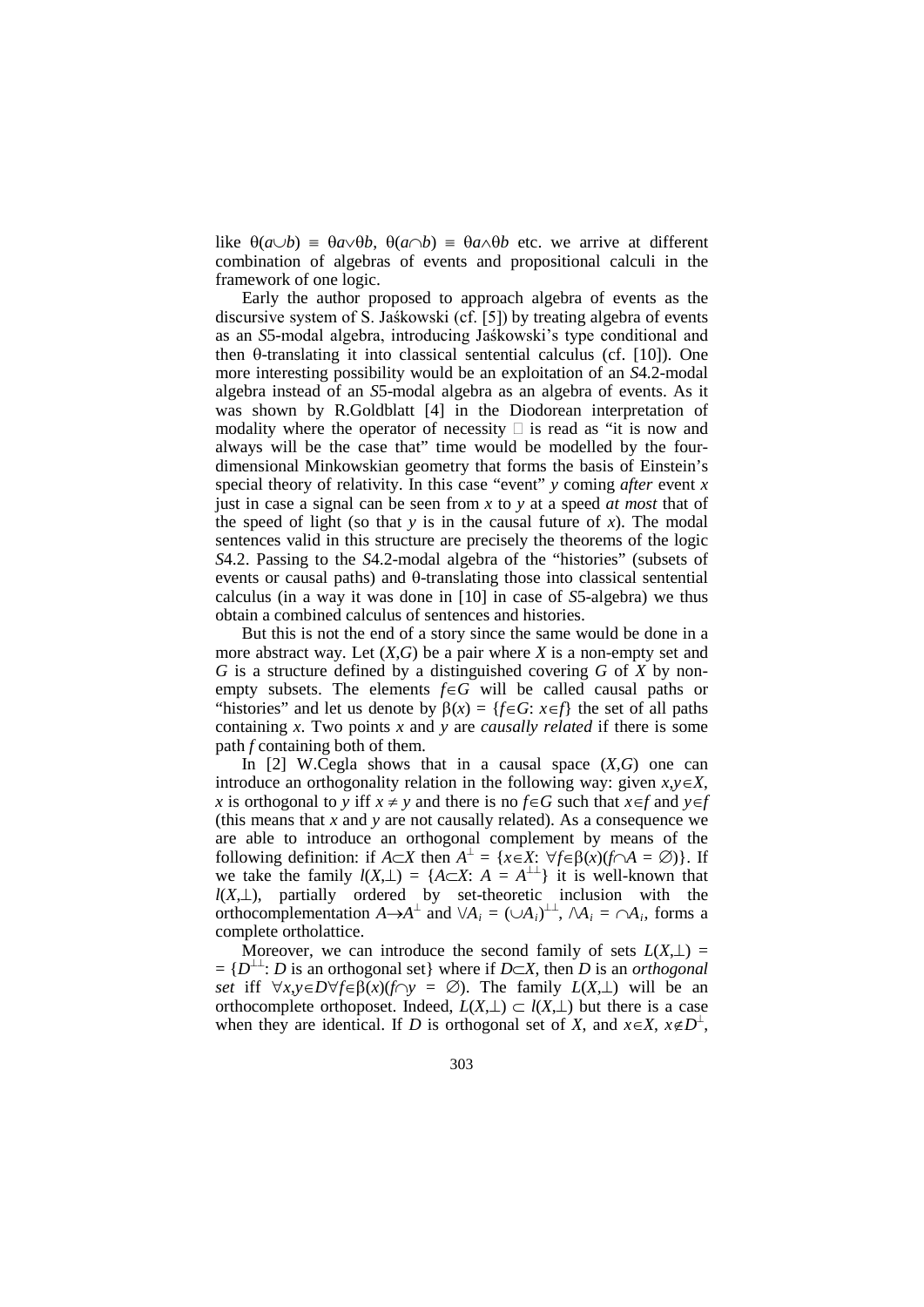$x \notin D^{\perp\perp}$  then  $D^{\perp} \cap (x^{\perp\perp} \cap D^{\perp})^{\perp} \neq \emptyset$ . In this case  $l(X, \perp) = L(X, \perp)$  is a complete orthomodular lattice.

Both algebraic causal structures are connected with localization in non-relativistic and relativistic cases. These algebras of the "histories" (causal paths) also would be θ-translating into classical sentential calculus (in a way it was done in [10] in case of *S*5-algebra) and we thus again arrived at a combined calculus of sentences and histories.

In the paper a semantic of (event) bundles and semantic of possible worlds for both formulations of combined causal logic of Minkowski spacetime is proposed reflected the different treatment of the events and histories.

### **2. Diodorean Approach to Combined Causal Logic of Minkowski Spacetime**

In a nutshell the main points of an approach to algebra of events as the discursive system of S. Jaśkowski (cf. [10]) would be posed as follows.

In his paper "Propositional Calculus for Contradictory Deductive Systems" S.Jaśkowski [5] offers a system of discursive logic by adding to S5 modal system a conditional → (often written as ⊃*<sup>d</sup>* and called discursive implication) and defining  $\alpha \rightarrow \beta$  as  $\alpha \rightarrow \beta$ . The logical truths of the pure  $\rightarrow$  fragment of discursive logic are the same as those of the pure ⊃ fragment of classical logic but unlike of the latter  $\mathbf{\frac{1}{2}} \alpha \rightarrow (\neg \alpha \rightarrow \beta)$  fails, since  $\mathbf{\frac{1}{55}} \Diamond (\Diamond \alpha \supset (\Diamond \neg \alpha \supset \beta))$  fails too.

Approaching algebra of events as S5-modal algebra one is in position to cope with contradictory character of ontological level by introducing counterpart of Jaśkowski's type conditional in algebra of events and then θ-translating it into our sentential calculus. The only difficulty appears to be the nature of the possible event (are there some criteria for dividing events into possible and real one?) This would be obviated by means of the "making possible" modal operator

#### $MP(x, y)$  ← *y*∈σ(*x*)

(*x makes possible y iff y is synthetizable from x*) [8]. The possible event ontologically means that we (i) purport possibility as the case when a relation between some event and possible event take place and (ii) identify with this relation the relation "making possible" (a kind of "maker"). Thus, in a sense, possible events are "ontologically generated" by some other events.

To explicate theorems of Jaśkowski's discursive logic in the system of combined logic one should add the following schemes to the axiom schemata of classical sentential logic and the rule *modus ponens*:

θ*a*∨θ*b* ≡ θ(*a*∪*b*)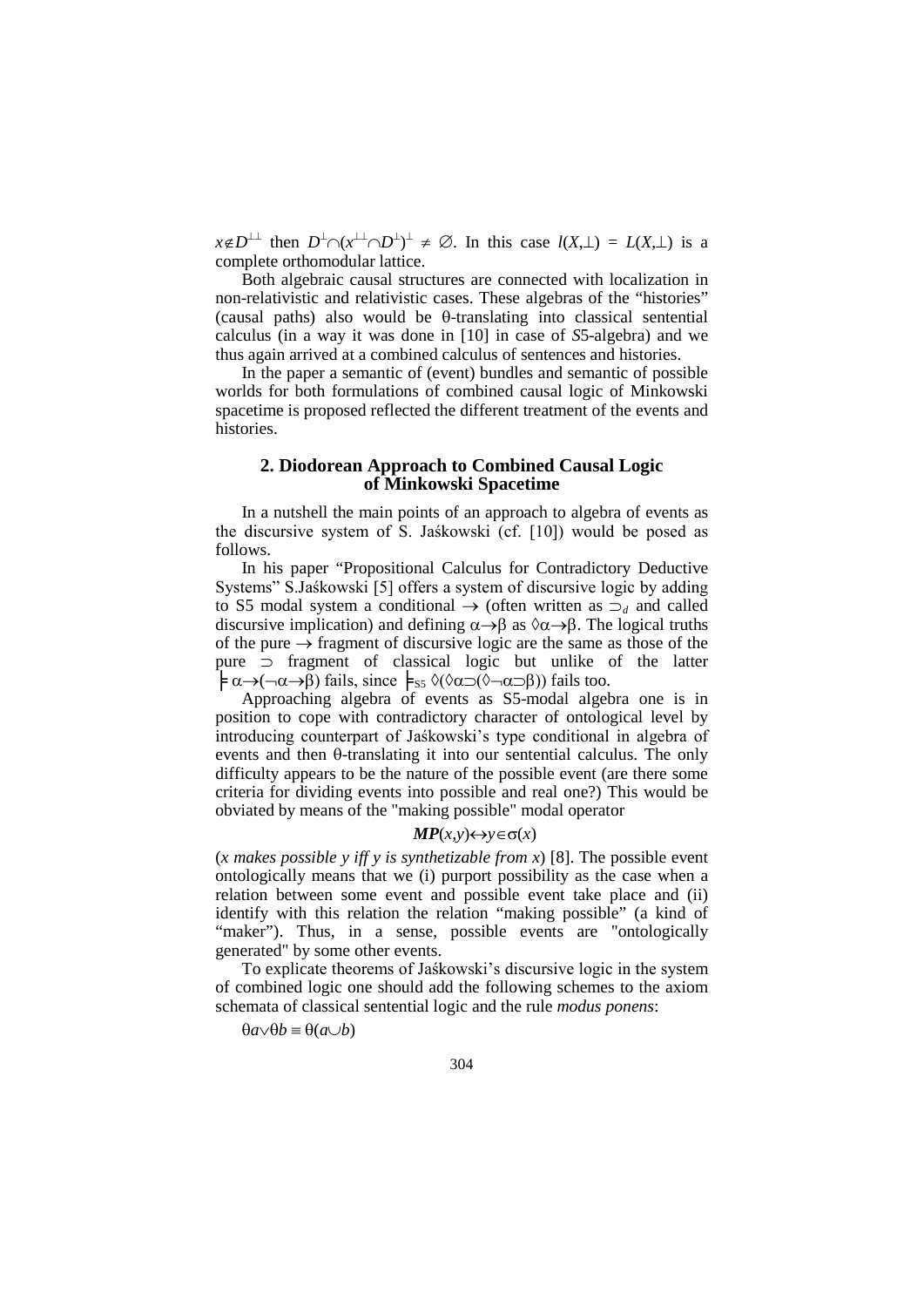$\neg \theta a \equiv \theta(\sim a)$ θ(◊(*a*∪*b*)) ≡ θ(◊*a*)∨θ(◊*b*) θ*a* ⊃ θ(◊*a*) θ(◊◊*a*) ⊃ θ*a* θ(◊*a*) ⊃ θ(~◊~◊*a*)

Let us hereafter  $a \rightarrow b$  means  $\sim \lambda a \cup b$ ,  $a \leftrightarrow b$  means ( $\sim \lambda a \cup b$ )  $\cap$  $\cap$  (~ $\Diamond a \cup \Diamond b$ ). It easily can be seen that the first two axioms provide us with a Boolean algebra structure of the set of events and the following theses will take place:

θ*a*∧θ*b* ≡ θ(*a*∩*b*) θ(*a*→*b*) ⊃ (θ*a* ⊃ θ*b*) θ(*a*↔*b*) ⊃ (θ*a* ≡ θ*b*)

There is also an operator [-] in the language of this calculus JVCD of Jaskowski-Vasiliev Combined Discursive Logics such that if  $\alpha$  is a formula then  $\lceil \alpha \rceil$  is a sentential term and thus one may relate with an every formula the respective event ("the event, that  $\alpha$ "). By means of such an operator JVCD-system is enriched with the axioms

 $\theta[\alpha] \equiv \alpha$ θ[α∨β] ≡ θ([α]∪[β])  $\theta[\neg \alpha] \equiv \theta(\sim[\alpha])$  $\alpha \supset \theta$ (~[ $\alpha$ ]  $\rightarrow$  b)

where *b* is an arbitrary event in the event algebra.

And now what should be changed if we need an S4.2-algebra of events instead of S5-algebra on ontological level? Technically it involves a passage to the following axioms:

A1. θ*a*∨θ*b* ≡ θ(*a*∪*b*) A2. ¬θ*a* ≡ θ(~*a*) B1. θ(◊(*a*∪*b*)) ≡ θ(◊*a*)∨θ(◊*b*) B2. θ*a* ⊃ θ(◊*a*) B3.  $\theta$ ( $\Diamond$  $\Diamond$ *a*)  $\supset$   $\theta$ *a* B4. θ(◊~◊~*a*) ⊃ θ(~◊~◊*a*)

Here the operator  $\Diamond$  means "it will (at some time) be" and thus a "synthetizability" correlates with the time ordering.

A semantic of such combined logic would be described as follows. Let a structure  $\mathbf{T} = \langle T, \leq \rangle$  be a *time-frame* comprising a non-empty set *T* of times (moments, instants) on which  $\leq$  is a reflexive and transitive ordering. The reflexivity of  $\leq$  gives  $\Diamond$  the Diodorean 'is or will be' interpretation. The frame **T** is directed, i.e. for all  $t, s \in T$  there exists a *v*∈*T* with *t*≤*v* and *s*≤*v* (any two elements have an upper bound).

Pursuing Smirnov's approach events would be identified with subsets of  $\overline{T}$ . Let  $\varphi$  be a function assigning to event variable *a* a subset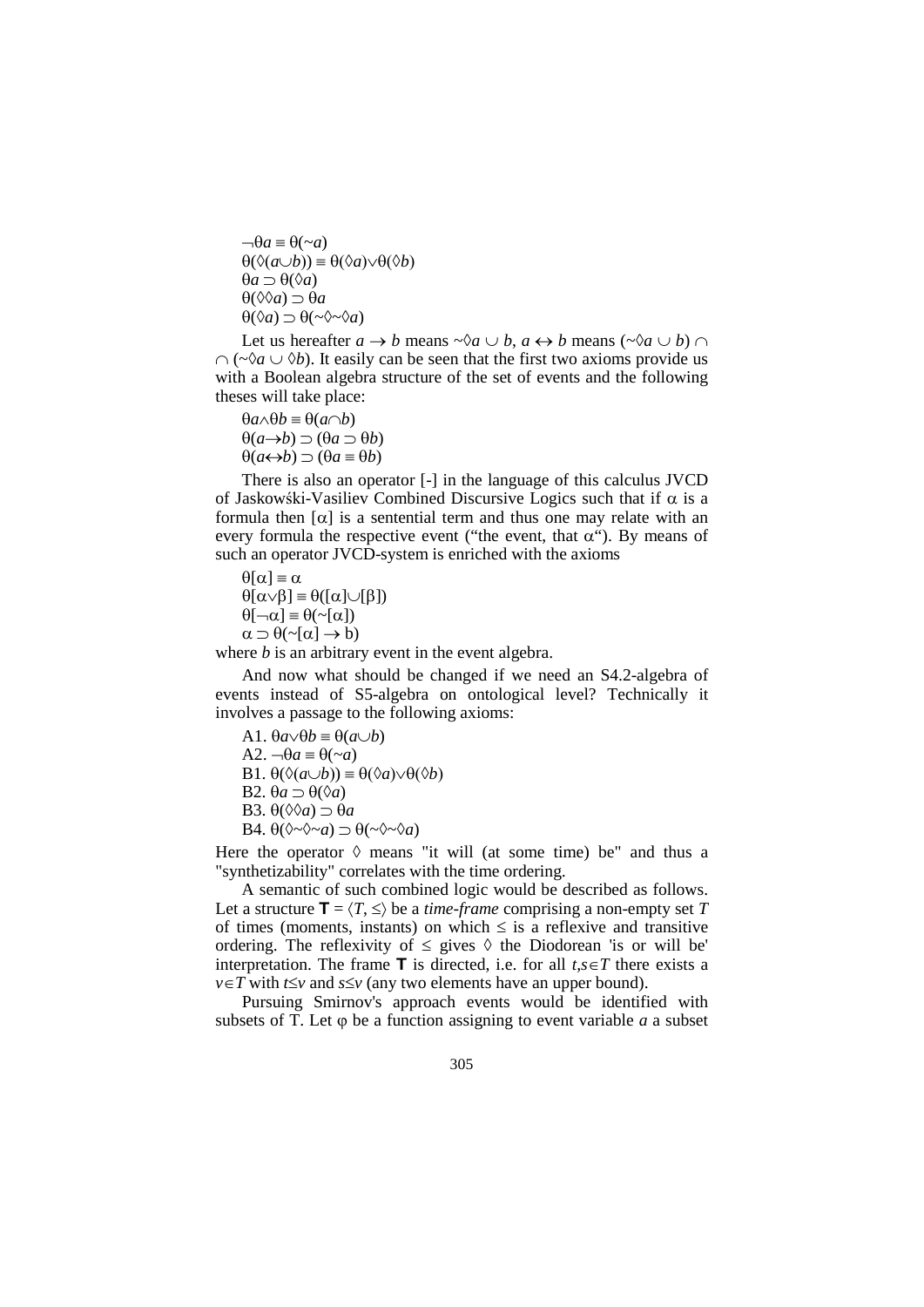$\varphi(a) \subseteq T$  (the set of times at which *a* takes place - an event history). The function  $\varphi$  will be extended in usual way:

$$
\varphi(a \cap b) = \varphi(a) \bigcap \varphi(b)
$$
  
\n
$$
\varphi(a \cup b) = \varphi(a) \bigcup \varphi(b)
$$
  
\n
$$
\varphi(\sim a) = \varphi(a)'
$$
  
\n
$$
\varphi(\lozenge a) = \{x: \exists y(y \in \varphi(a) \text{ and } x \le y)\} \text{ (future history of event a)}
$$
  
\nHere  $\bigcap \bigcup$  ' are the set-theoretic meet join and complement

eet, join and complementation respectively.

The notion of truth would be described in a standard way:

 $x \models_{\varphi} \theta a \Leftrightarrow x \in \varphi(a)$  (*an event occurred, is true in time x if and only if this time belongs to event history*)

 $x \models_{\varphi} \alpha \vee \beta \Leftrightarrow x \models_{\varphi} \alpha$  or  $x \models_{\varphi} \beta$  $x \models_{\varphi} \alpha \wedge \beta \Leftrightarrow x \models_{\varphi} \alpha \text{ and } x \models_{\varphi} \beta$  $x \models_{\varphi} \alpha \supset \beta \Leftrightarrow \text{not } x \models_{\varphi} \alpha \text{ or } x \models_{\varphi} \beta$  $x \models_{\varphi} \neg \alpha \Leftrightarrow \text{not } x \models_{\varphi} \alpha$ 

 $x \models_{\varphi} \theta(\Diamond a) \Leftrightarrow x \in \varphi(\Diamond a) = \{z : \exists y(y \in \varphi(a) \text{ and } z \leq y)\}$  (*it is true in time x that event will be occurred if and only if this time belongs to the future history of the event*)

It is easily can be seen that with a help of standard methods we obtain an adequacy of combine logic with axioms A1-A2, B1-B4 with the semantics proposed.

Most interesting for us is the following peculiarity of such semantics. R.Goldblatt in [4] shows that an every frame  $T<sup>n</sup>$  determines an S4.2 modal logic where  $T<sup>n</sup>$  would be described in a following way.

Let  $x=(x_1,...,x_n)$  is an *n*-tuple of real numbers and  $\mu(x)=x_1^2+x_2^2+...+x_{n-1}^2-x_n^2$ . Then the frame  $\mathbf{T}^n = \langle \mathbf{R}^n, \le \rangle$  (where  $\mathbf{R}^n$  is the set of all real *n*-tuples) will be *n*-dimensional apcetime ( $n \ge 2$ ). For *x* and *y* in  $\mathbf{R}^n$  we have

$$
x \le y \text{ iff } \quad \mu(y - x) \le 0 \quad \text{and } x_n \le y_n
$$
  
iff 
$$
\sum_{i=1}^{n-1} (y_i - x_i)^2 \le (y_n - x_n)^2 \quad \text{and } x_n \le y_n
$$

Such  $T<sup>n</sup>$  is, in fact, a directed partially-ordered frame and Minkowski spacetime is  $T^4$ . In last case the intended interpretation of  $x \le y$  is that a signal can be sent from 'event' *x* to 'event' *y* at a speed at most that of the speed of light, and so  $y$  is in the 'causal' future of  $x$  (assuming a choice of coordinates that gives the speed of light as one unit of distance per unit of time).The proof is based on the existence of *p*morphism (a function, preserving ordering and directedness) from  $T^{\hat{n}+1}$ into  $\mathbf{T}^n$  (i.e. the "first" coordinate to be deleted).

Thus, an S4.2 modal algebra of events we need for our combine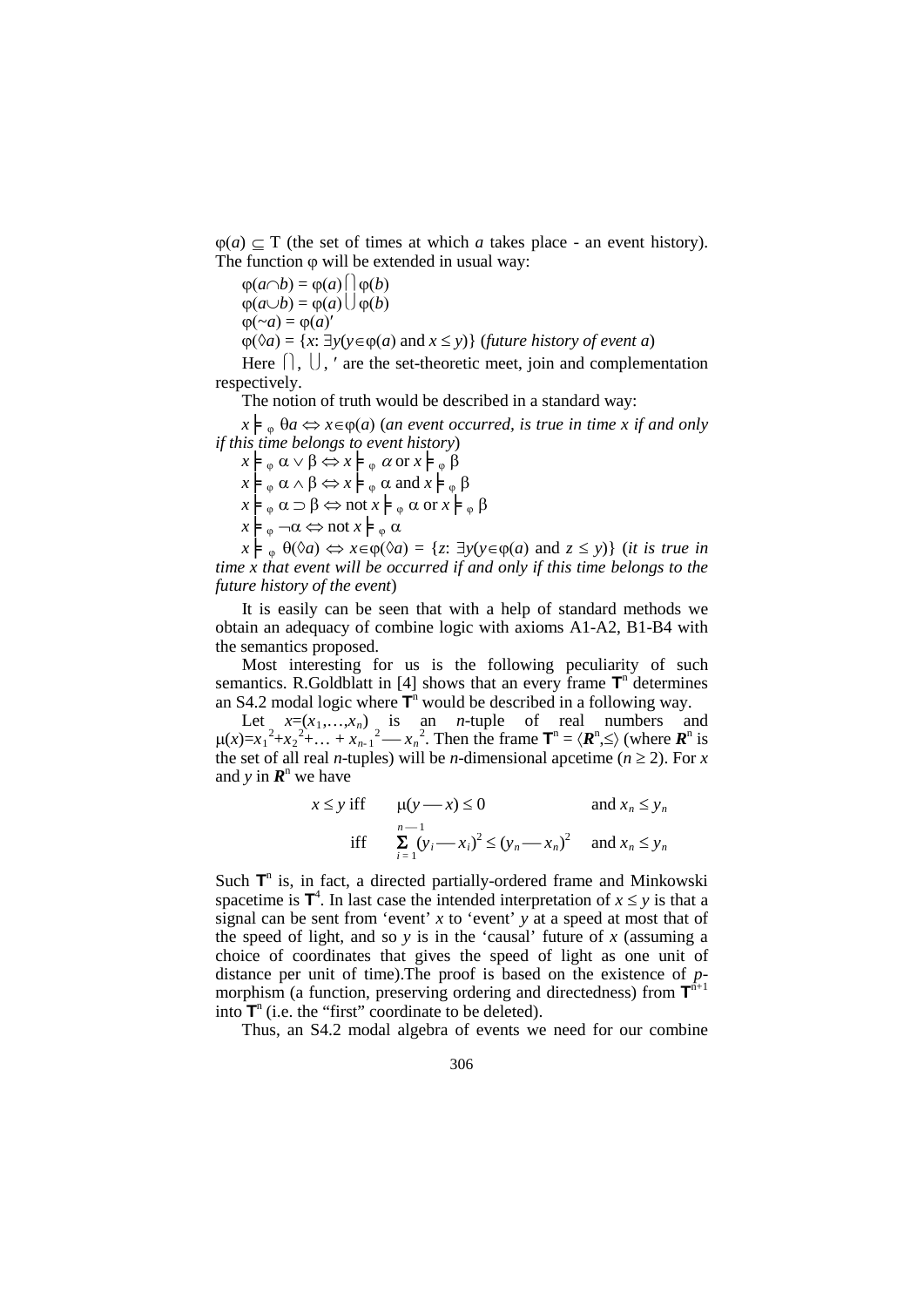logic would be considered as a modal algebra  $T^{4+} = \langle M, \cup, \cap, \longrightarrow, \diamond \rangle$ where

- (i) **M** =  $P(R^4)$  (a set of all subsets of  $R^4$ );
- (ii) ∪,∩, are set-theoretical join, meet and complementation in **M**;

(iii) for  $A \in \mathbf{M}$   $\Diamond A = \{x : \exists y (y \in A \text{ and } x \leq y)\}\$ 

if we use the standard Lemmon's method of obtaining modal algebra for a frame (cf. [7]).

And the other way round, our time-frame  $\mathbf{T} = \langle T, \leq \rangle$  would be from the outset identified with  $T^4 = \langle R^4, \leq \rangle$  and the function  $\varphi$  in a natural way will assign to an event  $\Diamond a$  its 'causal' path or 'causal' future history in Minkowski spacetime.

In order to establish events-formulas connections in a more transparent way (e.g. in case of descriptions of something happened) we can enrich our language with an operator  $\lceil - \rceil$  ( $\lceil \alpha \rceil$ ) means "the event, that  $\alpha$ "). This involves an addition of the following axioms:

C1.  $θ[α] \equiv α$ 

C2.  $\theta[\alpha \vee \beta] \equiv \theta([\alpha] \cup [\beta])$ 

$$
C3. \; \theta[\neg \alpha] \equiv \theta(\sim[\alpha])
$$

Clearly, the function  $\varphi$  ought also to be extended for terms of [-]-type:

 $\varphi([\alpha]) = \{w : w \models_{\varphi} \alpha\}$ 

**Theorem 1**. *Axioms PC+*(*A1-A2,B1-B4,C1-C3*) *are valid in the semantic above with the frame*  $\mathbf{T}^4 = \langle \mathbf{R}^4, \leq \rangle$ *.* 

**Proof** is straightforward ■.

Approaching propositions and events as two different kind of entities we arrive at another semantics which is strictly algebraic exploiting a construction of algebraic bundle. In our case an algebraic bundle should be defined as a 4-tuple  $\langle A, B, f, g \rangle$ , where  $A = \langle A, +, \longrightarrow \rangle$  (the base) is a Boolean algebra (*A* contains two elements at least),  $\mathbf{B} =$  $\langle B, \oplus, ', \bullet \rangle$  is an S4.2-algebra,  $f : B \to A$ ,  $g : A \to B$  are embedding functions. Let 0, 1,  $\circ$  and  $\leq$  be in both algebras defined as usual. For *f* and *g* the following conditions are fulfilled:

 $f(k\oplus l) = f(k) + f(l),$  $f(k') = -f(k),$  $f(g(x)) = x$ ,  $g(x + y) = g(x) \oplus g(y),$  $g(-x) = g(x)$ ,

where  $x, y \in A$  and  $k, l \in B$ .

If *F* is a set of well-formed formulas and *E* is a set of events then a valuation  $v: F\left( \left| E \rightarrow A \right| \right) B$  is defined inductively as follows: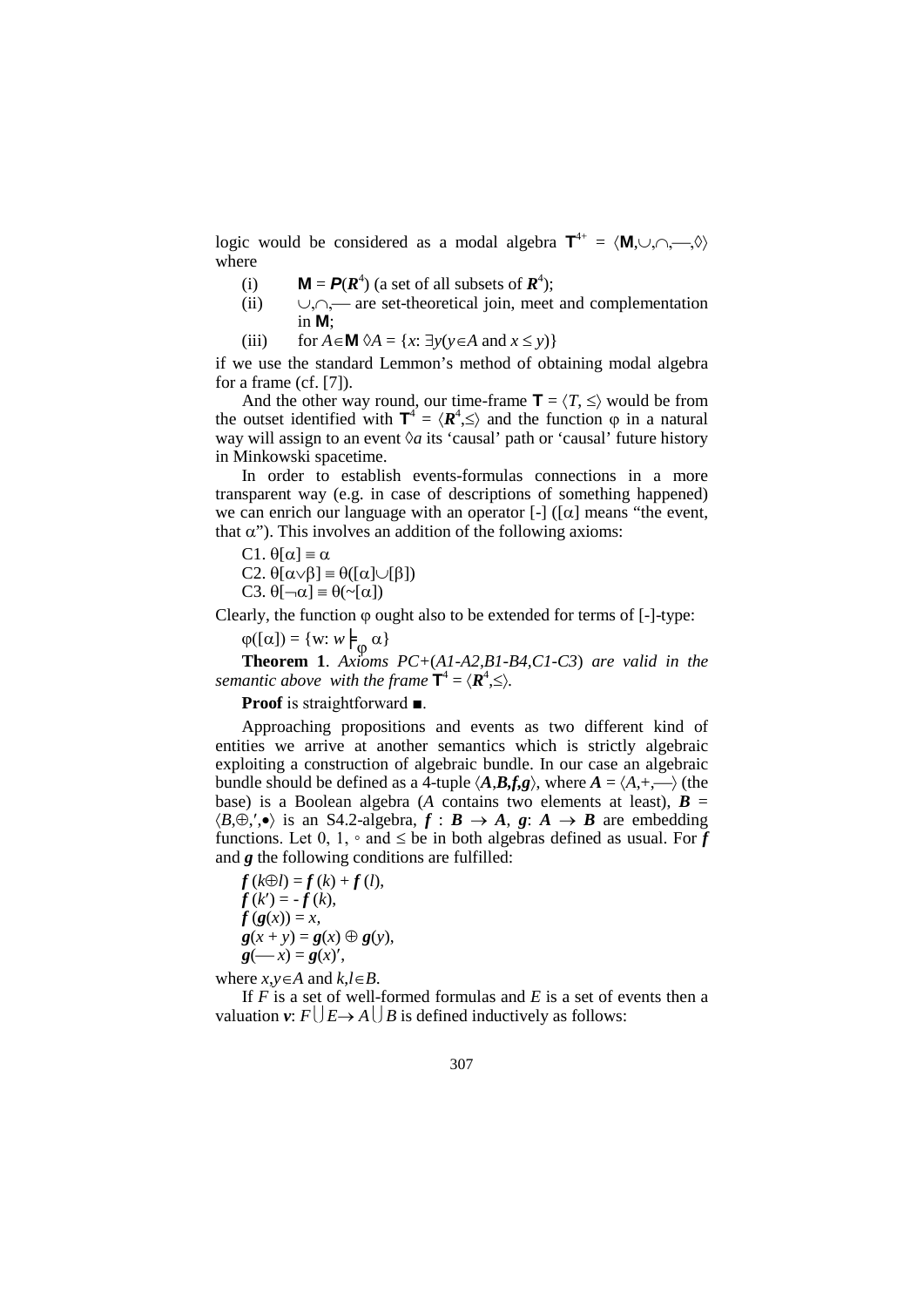$\nu(\alpha \vee \beta) = \nu(\alpha) + \nu(\beta),$  $v(\neg \alpha) = -v(\alpha)$ (where  $\alpha$ ,  $\beta$  *are* wff and  $v(\alpha)$ ,  $v(\beta) \in A$ ),  $\nu(a \cup b) = \nu(a) \oplus \nu(b),$  $\nu(\sim a) = \nu(a)$ ',  $v(\Diamond a) = \bullet v(a),$  $v(\theta a) = f(v(a)),$  $v([\alpha]) = g(v(\alpha))$ (where *a*, *b* are events and  $v(a)$ ,  $v(b) \in B$ ).

**Theorem 2**. *Axioms PC+*(*A1-A2, B1-B4,C1-C3*) *are valid in any algebraic bundle*  $\langle A, B, f, g \rangle$ *.* 

**Proof** is straightforward ■.

This result is trivial enough but the following corollary shows that our algebraic bundle really would be a spacetime bundle with the fibres in  $\mathbf{T}^{4+}$ :

**Corollary 1**. *Axioms PC+*(*A1-A2,B1-B4,C1-C3*) *are valid in any algebraic bundle*  $\langle A, \mathbf{T}^{4+}, f, g \rangle$ *.* 

Moreover, our bundle semantics should not be an algebraic one. We define a Kripke bundle as a 4-tuple  $\langle W, E, f, g \rangle$ , where *W* and *E* are ordered sets  $W = \langle W, \leq \rangle$ ,  $E = \langle E, \leq \rangle$  while  $f : E \to W$ ,  $g : W \to E$  are surjective mappings. For  $f$  and  $g$  the following conditions are fulfilled:

- 1. for every  $x, y \in E$ ,  $x \leq y$  implies  $f(x) \leq f(y)$ ;
- 2. for every  $x \in E$  and every  $w \in W$ ,  $f(x) \leq w$  implies that there exists some *y*∈*E* with *x*≤*y* and  $f (y) = w$ .

Again, let  $\varphi$  be a function assigning to event variable  $a$  a subset  $φ(a) ⊂ E$  and we extend function  $φ$  in usual way:

 $\varphi(a \cap b) = \varphi(a) \cap \varphi(b)$  $\varphi(a \cup b) = \varphi(a) \cup \varphi(b)$  $\phi(\sim a) = \phi(a)'$  $\varphi(\Diamond a) = \{x: \exists y(y \in \varphi(a) \text{ and } x \leq y)\}\$ 

where  $\lceil \cdot, \cdot \rceil \rceil$ ,  $\lceil \cdot \rceil$  are the set-theoretic meet, join and complementation respectively.

A relation  $\models$  is said to be a valuation on a Kripke bundle  $\langle W, E, f, g \rangle$ if it is a binary relation between each element  $w \in W$  and each atomic formula. We extend  $\models$  inductively as follows:

 $w \models \theta a \Leftrightarrow \varphi(a) \cap f^{-1}(w) \neq \varnothing$  $w$ **⊨**  $\alpha$  ∨ β ⇔ *w* **⊨**  $\alpha$  or *w* **⊨** β  $w \models \alpha \land \beta \Leftrightarrow w \models \alpha \text{ and } w \models \beta$  $w$  $\models$  α ⊃ β ⇔ if  $w$  $\models$  α then  $w$  $\models$  β  $w \models \neg \alpha \Leftrightarrow \text{not } w \models \alpha$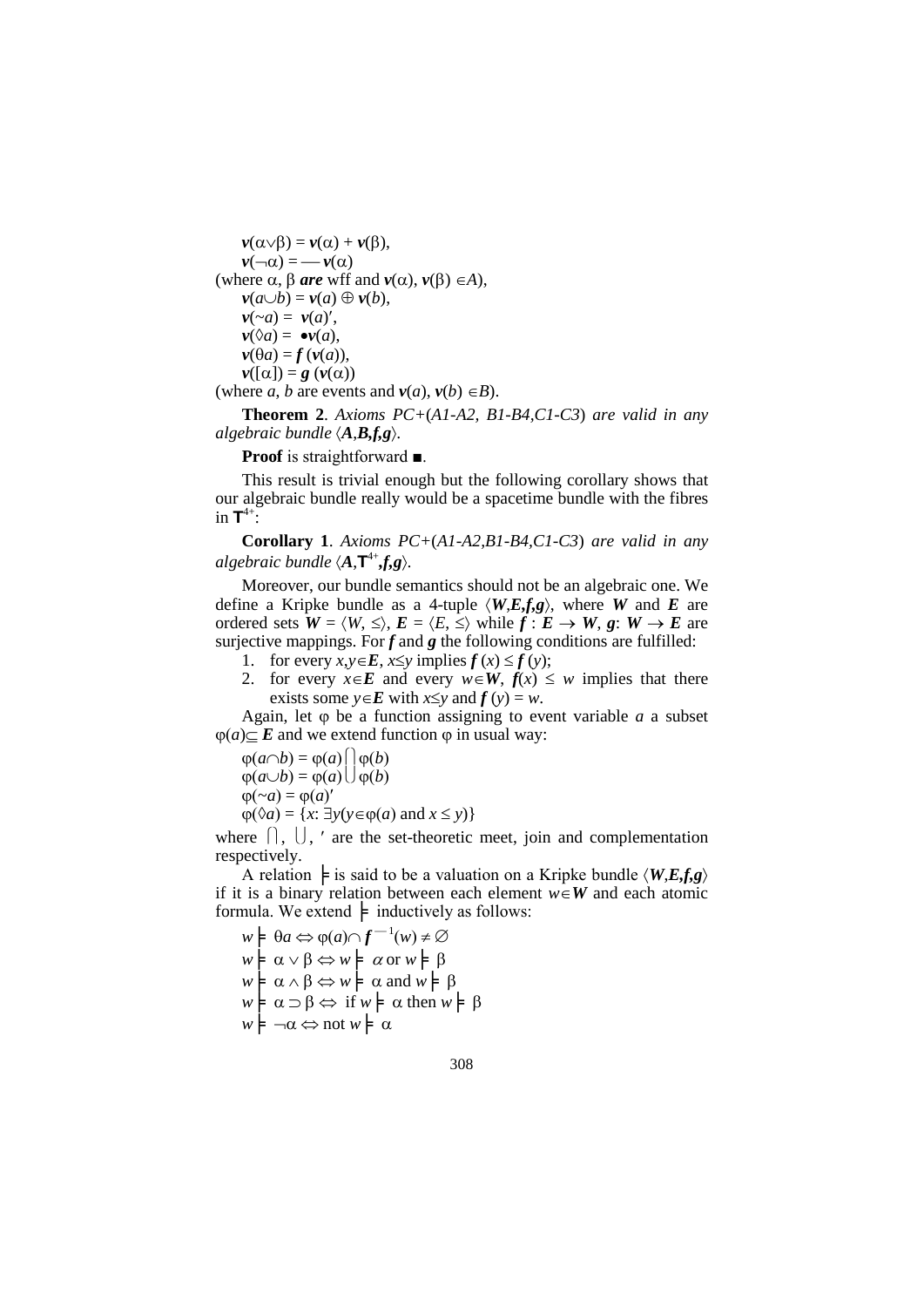$w \models \theta(\Diamond a) \Leftrightarrow \phi(\Diamond a) \cap f^{-1}(w) \neq \emptyset$ 

A formula  $\alpha$  is said to be valid in a Kripke bundle  $\langle W, E, f, g \rangle$  if for every valuation  $\models$  on  $\langle W, E_x f, g \rangle$  and every  $w \in W$ , one has  $w \models \alpha$ .

From this definitions the next theorem easily follows.

**Theorem 3**. *Axioms PC+*(*A1-A2, B1-B4,C1-C3*) *are valid in any Kripke bundle*  $\langle W, E, f, g \rangle$ *.* 

**Corollary 2**. *Axioms PC+*(*A1-A2,B1-B4,C1-C3*) *are valid in a Kripke bundle*  $\langle W, \mathsf{T}^4 f, g \rangle$ *.* 

## **3. Orthomodular Combined Causal Logic of Minkowski Spacetime**

Now we shall consider system of combined logic with the following axioms which one should add to the axiom schemata of classical sentential logic and the rule *modus ponens*:

C1. θ*a*∨θ*b* ≡ θ(*a*∪*b*) C2. θ*a*∧θ*b* ≡ θ(*a*∩*b*) C3. θ(~*a*∩*a*) ⊃ θ*b* C4. θ*b* ⊃ θ(~*a*∪*a*) C5.  $\theta$ ( $\sim a$ )  $\equiv \theta a$ C6.  $\theta(\sim(a \cap b) \equiv \theta(\sim a \cup \sim b)$ C7. θ(~(*a*∪*b*) ≡ θ(~*a*∩~*b*) C8.  $(\theta a \supset \theta b) \supset (\theta(a \cup (\sim a \cap b)) \equiv \theta b)$ 

One can easy come to the conclusion that C1-C7 stand for the axioms of an ortholattice while C1-C8 stand for the axioms of an orthomodular lattice (cf. [1]). Thus, a system with axioms *PC+*(*C1-C8*) is a system of combined logic with an orthomodular lattice as its internal logic.

Kripkean semantics for such a logic we obtain using the notion of orthoframe and orthocomplement in and orthoframe [3, p. 432]:

**Definition**. An orthoframe is a relational structure  $W = \langle W, R \rangle$ where *W* is non-empty set of worlds and the accessibility relation  $R$  is a binary reflexive and symmetric relation on *W*. For any set of worlds *X* $\subseteq$ *W* the orthocomplement *X*<sup> $\perp$ </sup>, of *X* is defined as follows:

 $X^{\perp} = \{w : \forall v (v \in X \implies \text{not } Rvw\}$ 

In other words,  $X^{\perp}$  is the set of worlds which are unaccessible to all elements of *X*.

Let  $\varphi$  be a function assigning to event variable *a* a subset  $\varphi$ (*a*)  $\subseteq$  *W* (the set of worlds at which *a* takes place - an event history) and the following condition is filfilled:

(i) 
$$
\forall w (w \in \varphi(a) \text{ iff } \forall v (Rwv \Rightarrow v \notin \varphi(a)^{\perp}).
$$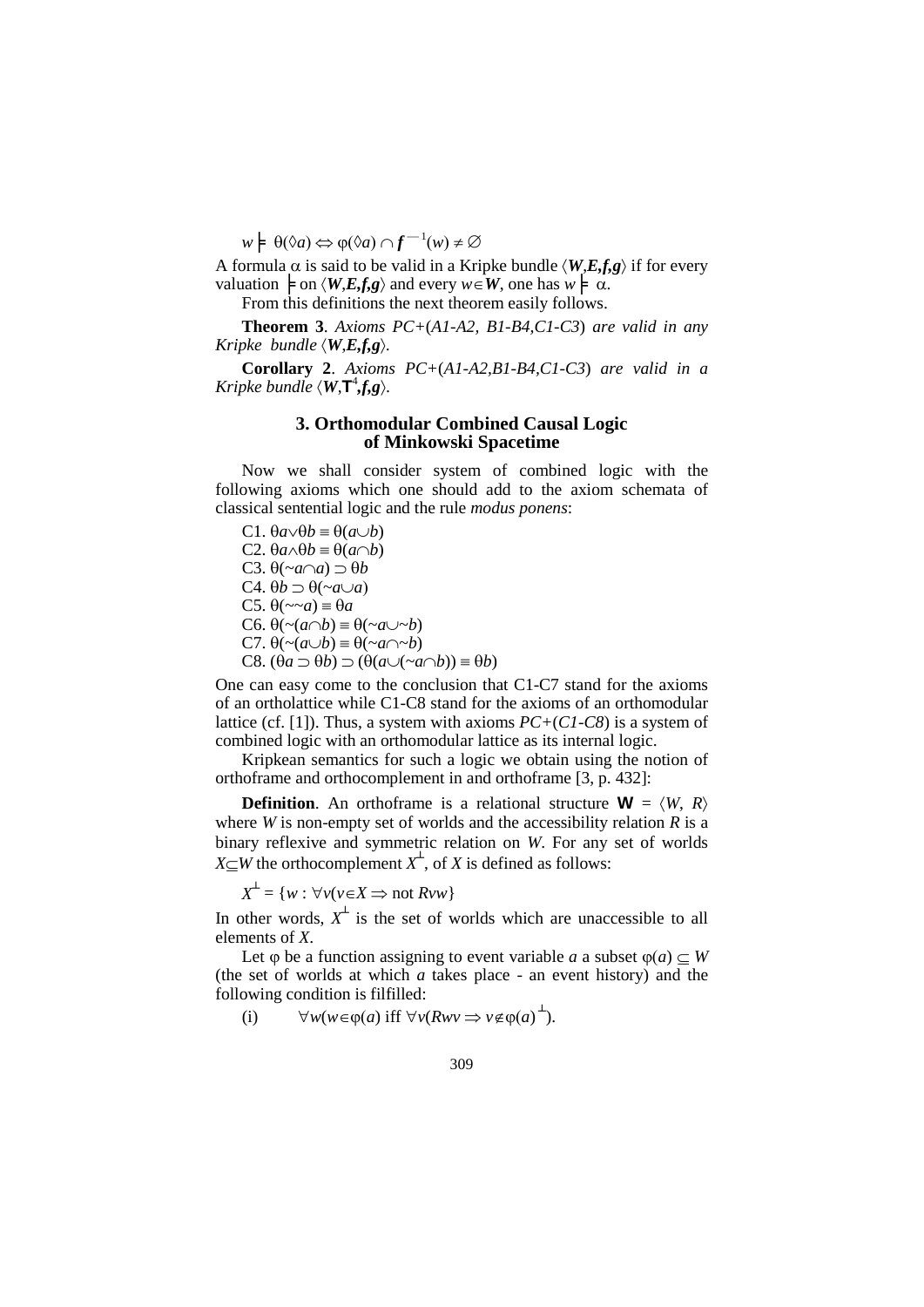Corollaries of such a definition are as follows [3, p.433]:

(ii)  $\forall w(w \notin \varphi(a) \implies \exists v(Rwv \text{ and } v \in \varphi(a) \overset{\perp}{\rightarrow}),$ 

(iii)  $\varphi(a) = \varphi(a) \perp^{\perp}$ .

In order to transform orthoframe into orthomodular one we need the function  $\varphi$  satisfies the following condition (orthomodularity property) [3, p.437]:

 $(iv)$   $\varphi(a) \not\subset \varphi(b) \implies \varphi(a) \bigcap (\varphi(a) \bigcap \varphi(b))^{\perp} \neq \varnothing$ 

The function  $\varphi$  will be extended in usual way:

$$
\varphi(a \cap b) = \varphi(a) \cap \varphi(b)
$$
  
 
$$
\varphi(a \cup b) = \varphi(a) \cap \varphi(b)
$$
  
 
$$
\varphi(\neg a) = \varphi(a)
$$

The notion of truth would be now introduced in a standard way:

$$
x \models_{\varphi} \theta a \Leftrightarrow x \in \varphi(a)
$$
  
\n
$$
x \models_{\varphi} \alpha \lor \beta \Leftrightarrow x \models_{\varphi} \alpha \text{ or } x \models_{\varphi} \beta
$$
  
\n
$$
x \models_{\varphi} \alpha \land \beta \Leftrightarrow x \models_{\varphi} \alpha \text{ and } x \models_{\varphi} \beta
$$
  
\n
$$
x \models_{\varphi} \alpha \supset \beta \Leftrightarrow \text{not } x \models_{\varphi} \alpha \text{ or } x \models_{\varphi} \beta
$$
  
\n
$$
x \models_{\varphi} \neg \alpha \Leftrightarrow \text{not } x \models_{\varphi} \alpha
$$

If we enrich our language with the operator [-] then we need to add the following axiom schemata to (C1-C8)-list of axioms:

D1.  $θ[α] \equiv α$ D2.  $\theta[\alpha \lor \beta] \equiv \theta([\alpha] \cup [\beta])$ D3.  $\theta[\alpha \wedge \beta]$  =  $\theta([\alpha] \cap [\beta])$ D4.  $\theta[\neg \alpha] \equiv \theta(\sim[\alpha])$ 

Clearly, the function  $\varphi$  ought also to be extended for terms of [-]-type:

 $\varphi([\alpha]) = \{w: w \models_{\varphi} \alpha\}$ 

From this definitions the next theorem easily follows.

**Theorem 3**. *Axioms PC+*(*C1-C8,D1-D4*) *are valid in any Kripke realization*  $\langle \mathbf{W}, \ \models_{\varphi} \rangle$ .

The most interesting for us will be the case if we use W.Cegla's orthomodular lattice  $L(X, \perp)$  (for which the condition  $l(X, \perp) = L(X, \perp)$  is satisfied) in a role of our set of values of the function  $\varphi$ , i.e. when **W** =  $L(X, \perp)$ . Now *X* can be identified with Minkowski spacetime M = **R**  $\times \mathbb{R}^3$  with scalar product  $x*y = -x_0y_0 + \overline{x} \overline{y}$  [2, p. 422]. Two points *x*,*y*∈M are orthogonal iff

 $|x_0 - y_0| \leq (1/\alpha) || \overline{x} - \overline{y} ||$ 

and every maximal orthogonal set is given by the function *g*:  $\mathbf{R}^3 \to \mathbf{R}$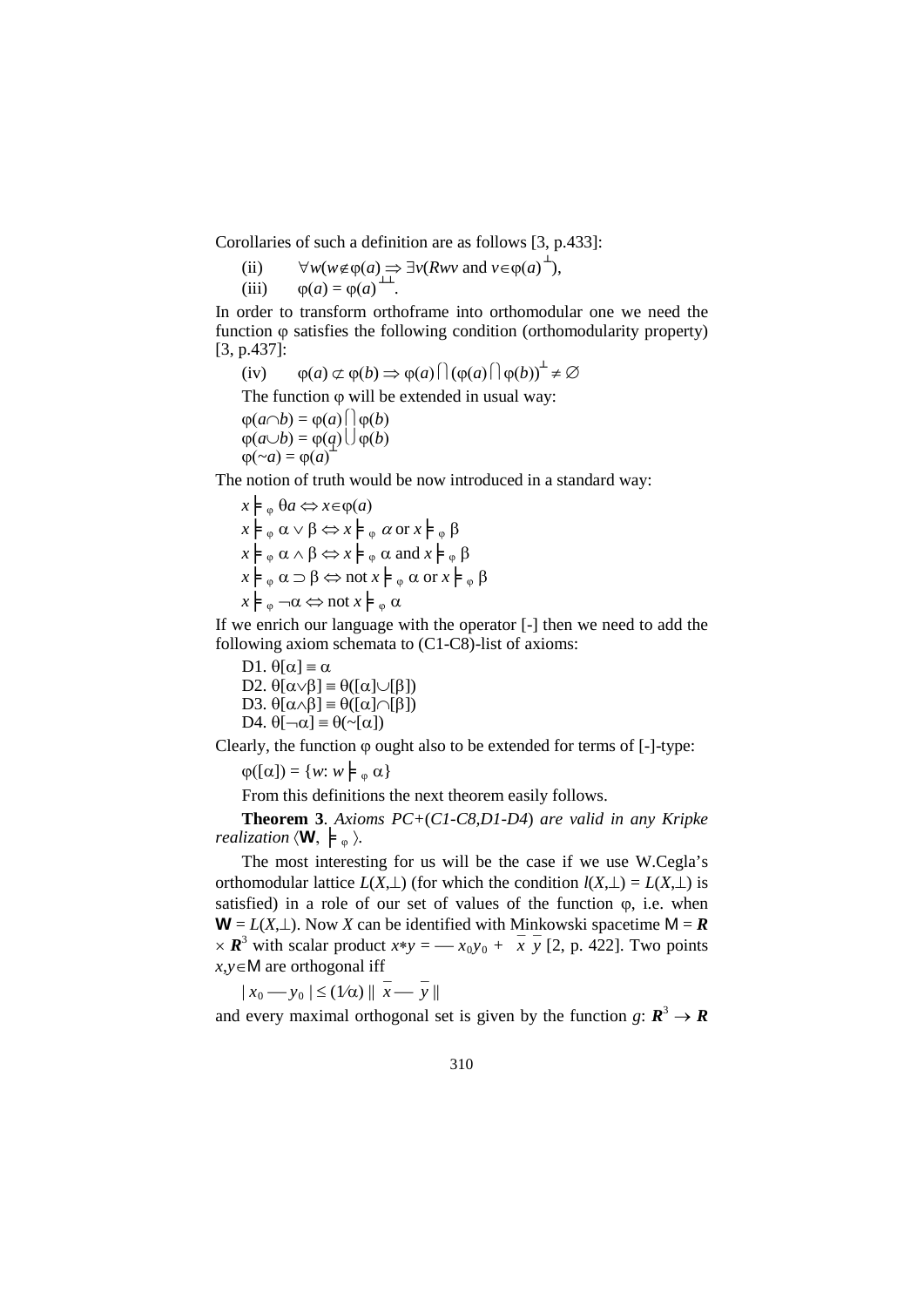such that

 $| g(\overline{x}) - g(\overline{y}) | \leq (1/\alpha) || \overline{x} - \overline{y} ||$ 

while if  $\alpha = 1$  then the orthogonality relation means that *x* is a space or like-light to *y*.

An algebraic bundle now should be defined as a 4-tuple 〈*A*,*B,f,g*〉, where  $A = \langle A, +, \circ, \longrightarrow \rangle$  (the base) is a Boolean algebra (*A* contains two elements at least),  $\mathbf{B} = \langle \mathbf{B}, \oplus, \otimes, \perp \rangle$  is an orthomodular lattice,  $\mathbf{f} : \mathbf{B} \to \mathbf{A}$ ,  $g: A \rightarrow B$  are embedding functions. Let 0, 1,  $\circ$  and  $\leq$  be in both algebras defined as usual. For  $f$  and  $g$  the following conditions are fulfilled:

 $f(k\oplus l) = f(k) + f(l),$  $f(k\otimes l) = f(k) \circ f(l),$  $f(k^{2}) = -f(k),$  $f(g(x)) = x$ ,  $g(x + y) = g(x) \oplus g(y),$  $g(-x) = g(x)^{\perp}$ 

where  $x, y \in A$  and  $k, l \in B$ .

If *F* is a set of well-formed formulas and *E* is a set of events then a valuation  $v: F \cup E \rightarrow A \cup B$  is defined inductively as follows:

 $\nu(\alpha \vee \beta) = \nu(\alpha) + \nu(\beta),$  $v(\alpha \wedge \beta) = v(\alpha) \circ v(\beta),$  $v(\neg \alpha) = -v(\alpha)$ (where  $\alpha$ ,  $\beta$  are wff and  $v(\alpha)$ ,  $v(\beta) \in A$ ),  $\nu(a \cup b) = \nu(a) \oplus \nu(b),$ *v*(*a*∩*b*) = *v*(*a*) ⊗ *v*(*b*),

$$
\nu(\sim a) = \nu(a)^{\perp},
$$
  
 
$$
\nu(\theta a) = f(\nu(a)),
$$

$$
\mathbf{v}([\alpha]) = \mathbf{g}(\mathbf{v}(\alpha))
$$

(where *a*, *b* are events and  $v(a)$ ,  $v(b) \in B$ ).

**Theorem 2**. *Axioms PC+*(*C1-C8,D1-D4*) *are valid in any algebraic bundle*  $\langle A, B, f, g \rangle$ *.* 

**Proof** is straightforward ■.

Again, this result is trivial enough but the following corollary shows that our algebraic bundle really would be (Minkowski spacetime) bundle with the fibres in *L*(M,⊥).

**Corollary 3**. *Axioms PC+*(*C1-C8,D1-D4*) *are valid in any algebraic bundle*  $\langle A, L(M, \perp), f, g \rangle$ .

In an obvious way we can extend this result on a respective Kripke bundle.